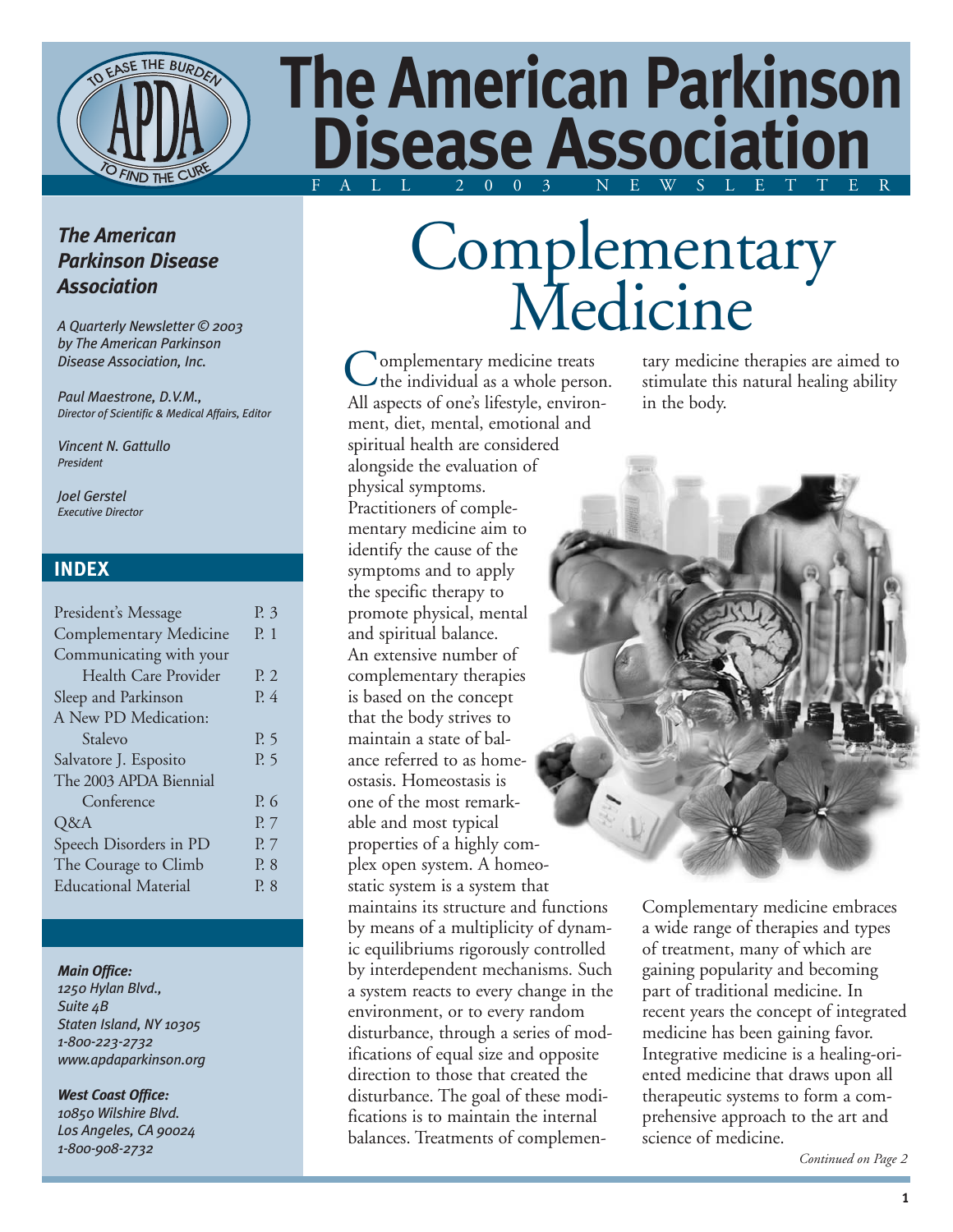### **WITH YOUR HEALTH CARE PROVIDER**

*Cathi Thomas, RN, MS, APDA Coordinator, I&R Center, Boston University, Boston, MA*

In general, a person with Parkinson's disease (PD) visits his or her health care provider three to four times a year. It can be a challenge for a patient to identify targets of therapy, describe responses to medications, and report adverse effects within the limited time of an office visit. Often a patient must communicate his or her progress and concerns to the doctor in between visits, usually by telephone. This article will assist you in determining when you should consult your health care provider and how to do so most efficiently.

### **Be Prepared**

Always have a complete and current list of your medications (not just Parkinson's drugs) available. The list should include names, dosages, and the times you take them. Also, keep a record of each medication that you have previously used to treat your Parkinson's disease. Note name, dosage, how long you have been taking it, and why you stopped taking it. Consider using a binder to maintain long-term records.

### **Report Symptoms and/or Adverse Effects**

When reporting symptoms of Parkinson's disease and/or adverse effects of medication, it is important to understand the difference between the two. For example, tremor is a Parkinson symptom; dyskinesia (abnormal movement) is an adverse effect.

### **COMMUNICATING** Complementary Medicine *Continued from Page 1*

Complementary medicine therapies can be classified in five domains:

#### **I Alternative Medical Systems**

Alternative medical systems are built upon complete systems of theory and practice. In Western cultures examples include homeopathic medicine and naturopathic medicine. In non-Western cultures examples include traditional Chinese medicine and Ayurvedic medicine.

### **II Mind-Body Therapies**

Mind-body medicine utilizes an array of techniques designed to enhance the mind's capacity to affect bodily function and symptoms. Examples of these therapies include meditation, visualization, mental healing, and therapies that use creative outlets as art, music, dance and drama.

### **III Biologically Based Therapies**

Biologically based therapies utilize substances found in nature. Two primary examples are nutritional therapy and medical herbalism. Nutritional therapy uses diet to treat and prevent illness and to restore the body to its natural, healthy equilibrium. Medical herbalism is the use of plants as medicines to restore and maintain health, relying on curative qualities of plants, flowers, trees and herbs to stimulate a person's healing system.

### **IV Manipulative and Body-Based Methods**

Manipulative methods are based on

manipulation or movement of one or more parts of the body. Examples include osteopathy, chiropractic, massage, and reflexology.

### **V Energy Therapies**

Energy therapies involve the use of energy fields. There are two subcategories, which include biofield therapies and bioelectromagnetic- based therapies. Biofield therapies are intended to affect energy fields that surround and penetrate the human

body. Some forms of energy therapy manipulate biofields by applying pressure and/or manipulating the body by placing the hands in, or through, these fields. Bioelectromagnetic based therapies involve the unconventional use of electromagnetic fields, such as pulsed fields and magnetic fields.

Being open and receptive to one of the therapies mentioned will promote the patient's willingness to experience, in conjunction with their personal medical diagnosis and prescribed medical treatment, a heightened sensation and awareness of personal inner balance. Each and every individual upon this earth is a vibrant and vital spirit whose energy, presence and mission is unique. May you remind yourself of this and celebrate the gift of life and the spectacular majesty of a single breath. ■

*Note: This article was abstracted from the Parkinson's Bulletin, APDA I&R Center, New Brunswick, NJ.*

*Continued on Page 3*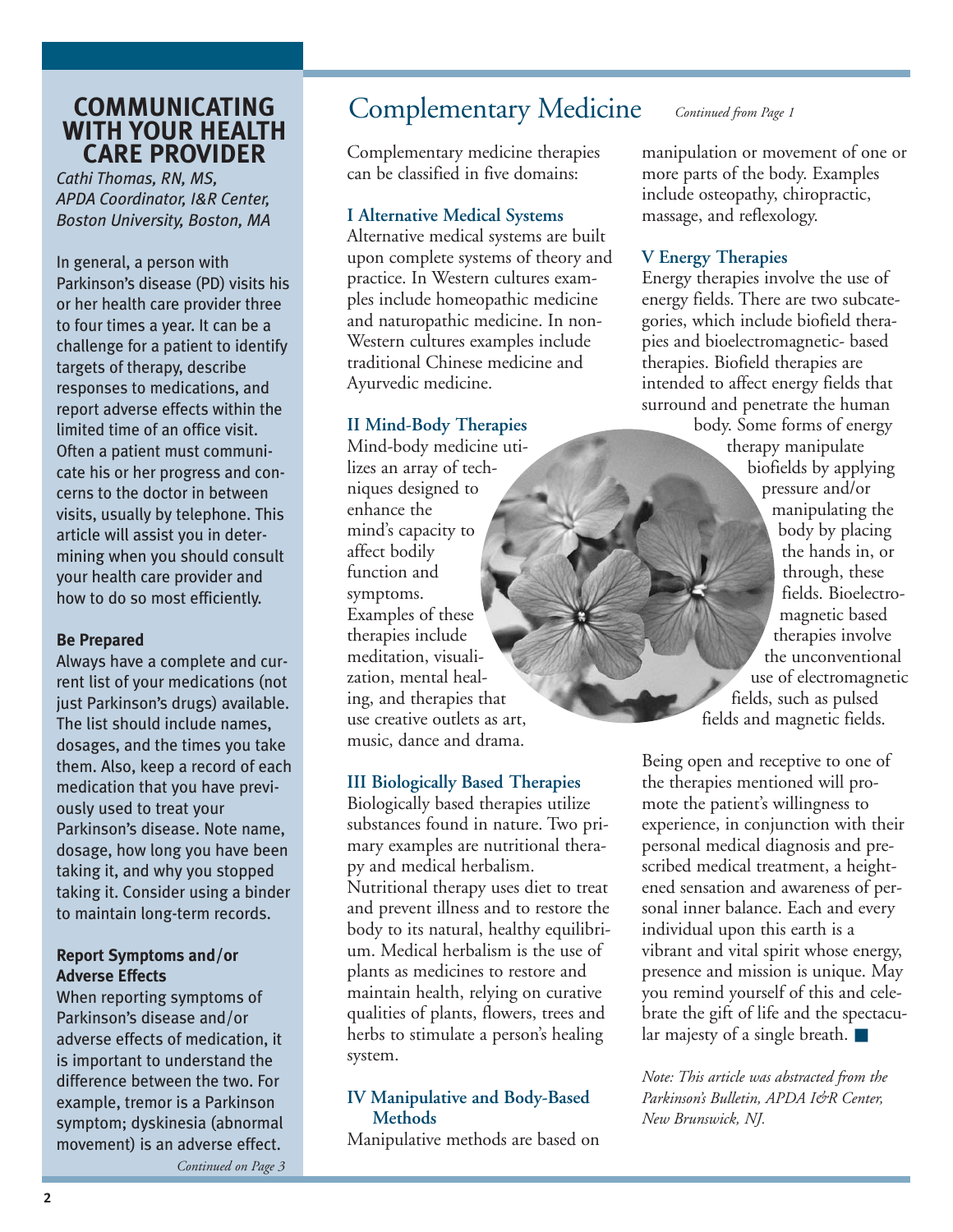They are different and each requires its own interventions. *Continued from Page 2*

Identify a "pattern" of change before contacting your health care provider. For example, if on a particular day, your medication wears off at 11 am, it is not necessary to call the provider immediately. Determine if this is a one time occurrence, or if it happens again on the next day, or the day after that. Information about "patterns" that develop is extremely valuable.

Utilize a diary to record mobility, symptoms, and adverse effects. To establish a pattern of activity, more than one 24-hour diary should be completed. It is possible to avoid fatigue from completing the log by skipping a day in between. For example, record your information on Sunday, Tuesday, and Thursday. Send a copy of your observations to your physician for review. Sample diaries are available from your local APDA Information and Referral Center.

Always record and report adverse effects (side effects) from medications when they first appear. A slight adjustment or change of medication by the physician will usually correct the problem.

And lastly, if possible, contact your health care provider early in the day to insure adequate response time.

#### **Ask For Help**

If you need assistance with understanding how to fill out a patient diary or formulating the right questions to ask your doctor, do not hesitate to call your local I&R Center. ■

### COMMUNICATING... PRESIDENT'S MESSAGE

Dear Readers,



As APDA plans for the November board of directors meeting, we assess this past year, and look with anticipation to our ambitious plans for the upcoming fiscal year.

As we look back, much has taken place. We have made great strides in a number of areas which will be beneficial to this organization, and significantly help our efforts in the fight against Parkinson's disease.

We have also suffered a heart-rendering loss with the death of Salvatore (Sal) Esposito. Salvatore was secretary and past national president of the American Parkinson Disease Association which was founded by his family in 1961. His vision and steadfastness over the years was a principal drive in the success of the organization. He shall be missed.

One of Sal's hopes, and his dream for this organization, was met this year. We have now completed arrangements, and a ground breaking, for the construction of the APDA's national headquarters on Staten Island. It will be a facility designed to advance all aspects of the association's operations.

In addition, APDA proceeded with extensive research efforts at an invigorated pace. We have again contributed significantly to the search for a cure, and considerably increased the funding of patient support to alleviate the difficulties of those with Parkinson's disease.

The annual APDA National Conference held in Portland, Maine this summer was a success. It was also an opportunity for Chapter Presidents, Information and Referral Center Coordinators and headquarter staff to share information, become better informed and to confer on the important issues facing the organization.

APDA has forged ahead with new initiatives in the corporate development area and looks to continue with these efforts in the new year. We have, in addition, put in place an increased effort in the national public relations area.

APDA continues to evaluate new ways and means to meet the challenge of service and support to all Parksonians.

These efforts and goals are only possible with your continuing trust, support, guardianship and perseverance. For these efforts and more, I thank you.



Vincent N. Gattullo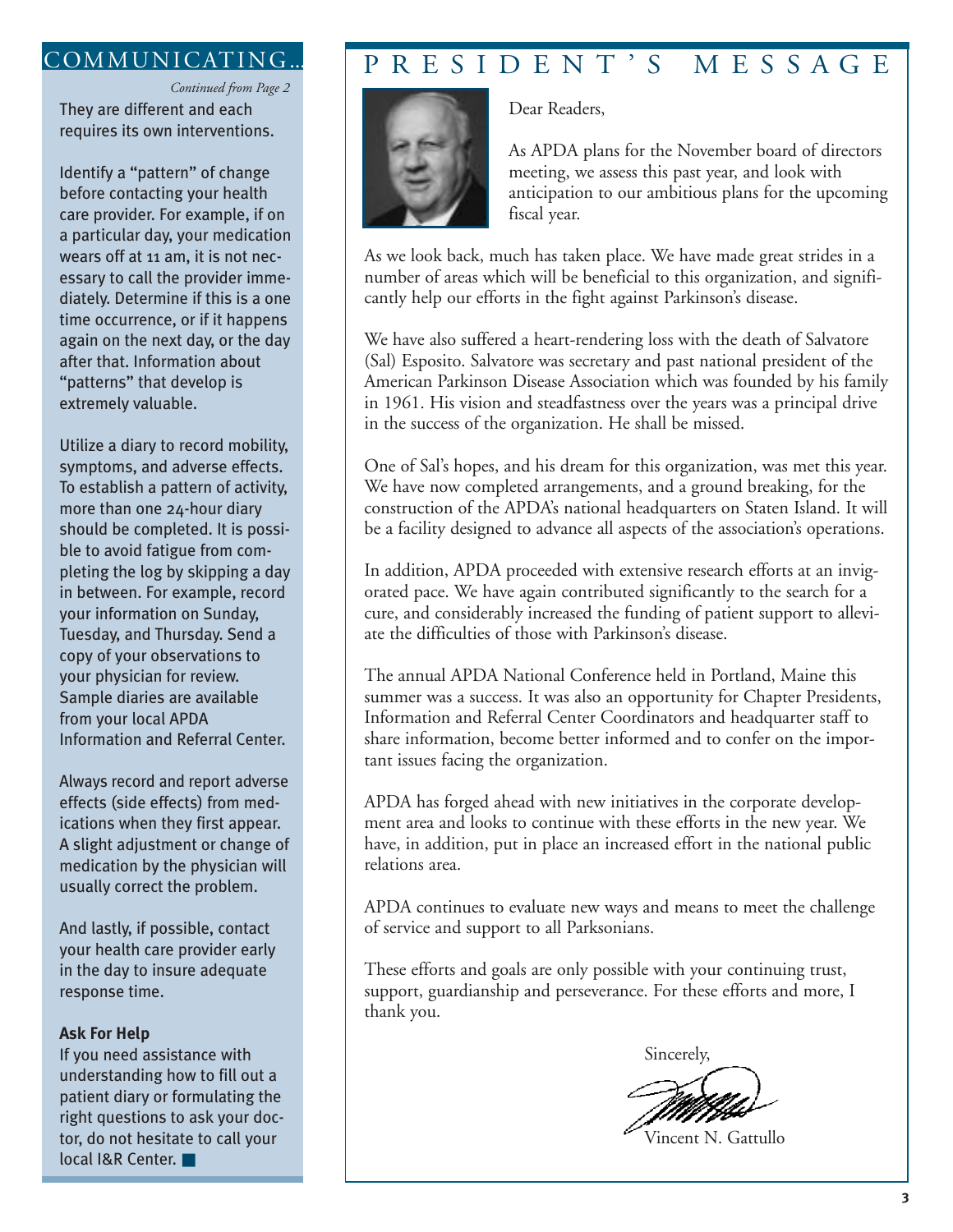# **SLEEP** and **PARKINSON**

*Joseph Friedman, MD, Chief, Division of Neurology, Director of APDA I&R Center, Brown University, Providence, RI*

**P** arkinson's disease patients<br>frequently have sleep prob<br>and of course, this often trans frequently have sleep problems, and, of course, this often translates into problems for other members of the family. Most of the problems are from the disease itself, either directly or indirectly, and some are from other conditions that have nothing to do with Parkinson's disease (PD). The medications for PD also may contribute.

Sleep problems can be broken up into three major categories: **A)** falling asleep, **B)** staying asleep and **C)** excessive daytime sleepiness.

The most common sleep problem for PD patients is "fragmented sleep." This term means that the normal sleep problem is broken up into pieces. In some cases the pieces refer to abnormal sleep patterns in which the sleep isn't as deep as it should be



at various times during the night, so that the patient may actually sleep through the night, but the sleep isn't of the quality that it should be, so the patient awakens in the morning feeling less than fully refreshed. In many cases the fragments are very obvious because the patient is awake during parts of the night. One of the most common problems for PD patients,

once they fall asleep, is an overactive bladder. PD causes the bladder to be hyperactive, meaning that people get the urge to urinate when it is only

partly full, and when they get the urge, they need to get to the toilet quickly to relieve their bladder. This is further complicated by other conditions such as enlarged prostate glands in older men, which keep the bladder from being fully emptied, or fluid retention, as occurs with leg swelling.

Many neurologists are unaware that PD patients may continue to tremor after falling asleep. I was taught and I myself taught others, that tremors and other

movements go away once the patient falls asleep. So, while I knew that tremors frequently interfered with falling asleep, I always explained to my patients, who told me that their tremor woke them up, that really they woke up for some other reason and once awake their tremor restarted. I was wrong. It has been clearly shown that during the light stages of sleep tremors may resume, and can be severe enough to awaken the patient, just as my patients told me. L-Dopa induced dyskinesias can also resume during sleep, but are much less likely to occur as the medication effects wear off.

Staying asleep and falling asleep are often complicated by pain. PD is frequently associated with pain, particularly back and neck pain. These problems, along with stiffness, slowness, and balance disorders, make it very difficult for some patients to find a comfortable position in which to fall asleep. When they awaken, for whatever reason, they then find it particularly difficult to fall asleep again.

Excessive daytime sleepiness, due to several factors, leads to daytime naps. Since PD patients generally sleep about the same as a person without PD of a similar age over a 24 hour period, the nap time interferes with sleeping through the night. If a person doesn't sleep well at night, he's tired the next day, leading to more napping and an endless cycle. Why do PD patients get sleepy during the



day? Some medications, particularly the dopamine agonists (pergolide, pramipexole, ropinerole), can cause significant sedation. Many PD patients suffer from anxiety, and almost all the medications for anxiety cause sleepiness as a side effect. Some anti-depression, anti-allergy, and a variety of other medications may cause sleepiness. Some PD patients suffer from sleep apnea, a fairly common disorder in the general population, but probably increased in PD. In the general population most patients with sleep apnea are overweight, and many of them suffer from lung conditions caused by cigarette smoking. In the PD patients this is not the case. The PD patients tend to be of normal weight and not to have lung problems. In sleep apnea, patients have occasional long pauses in their breathing. "Apnea" means "not to breathe." In sleep apnea the patients generally snore heavily and will suddenly stop. When they stop, it's often because they're not breathing. They don't die because they awaken to a lighter level of sleep. They may have a sudden body jerk too, which is more likely to awaken the bed partner than the patient.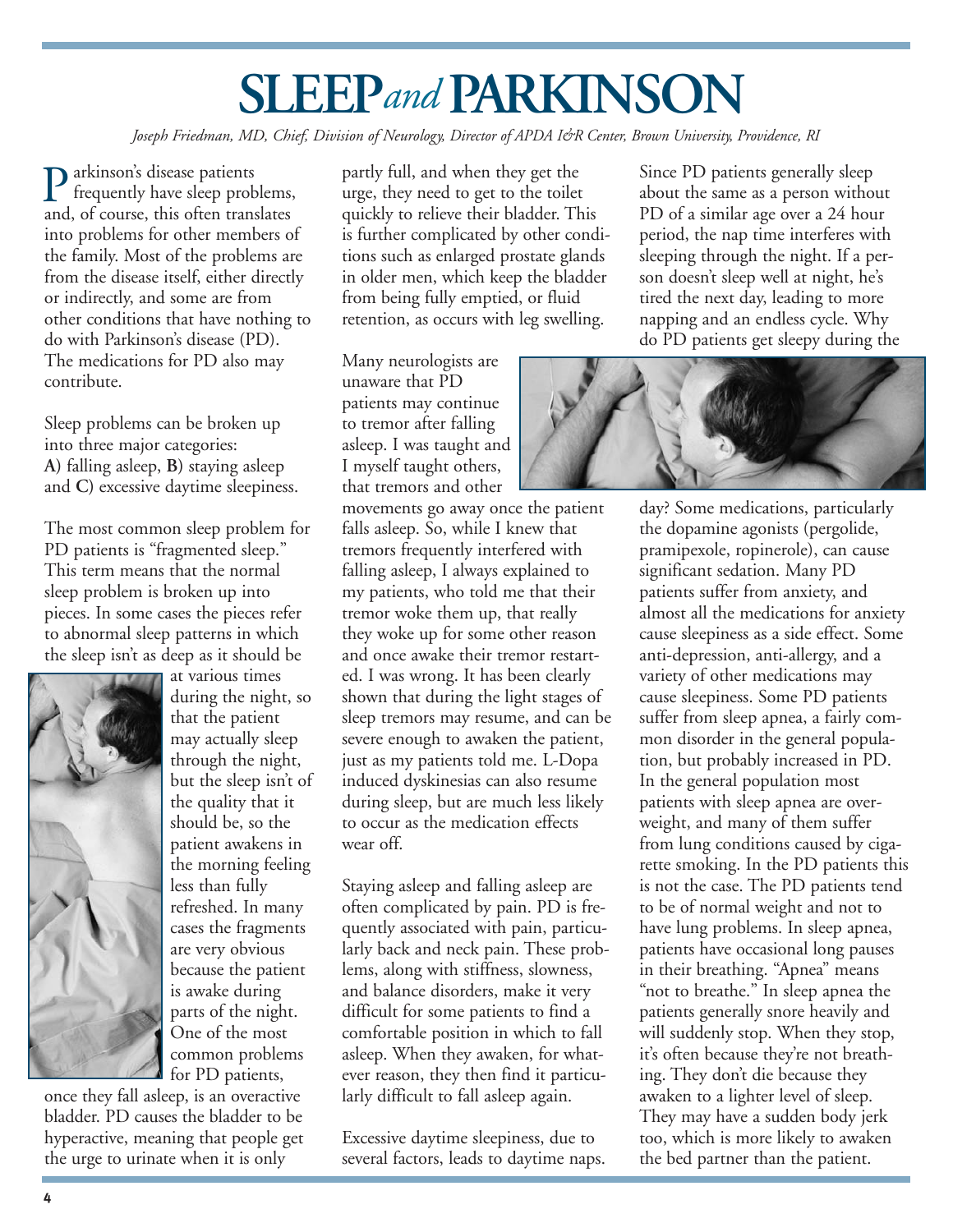These people can sleep 10-12 hours at night and seem to sleep like logs, yet when they awaken in the morning, they are not refreshed and need to nap some more. They feel sleepy all the time and fall asleep at the drop of a hat.

Some PD patients may have "restless legs syndrome (RLS)." In this condition, which is fairly common in the general population, people feel restless, particularly at night, and this restlessness is reduced by standing and walking. People describe a sensation like crawling in their legs, relieved by walking. This is worsened by lying down, so it clearly interferes with falling asleep. In addition, many people with RLS also have "periodic leg movements of sleep (PLMS)." These are relatively slow leg movements, bringing both legs up towards the chest and then stretching them out again. That may awaken the patient, the bedmate or both.

As if the above weren't enough, PD patients frequently have bizarre dream problems. For one thing L-Dopa causes "vivid" dreams, meaning that the dreams may be very realistic. This can cause some degree of confusion when a person awakens and thinks a dream actually occurred. For people who already suffer from occasional nightmares, realistic dreams are not good things. It is unclear if L-Dopa and the other PD medications actually cause nightmares. They probably do it occasionally, however, the really interesting problem that occurs in over 15% of PD patients is "REM sleep behavior disorder (RBD)." Most dreams occur during REM sleep. REM stands for "rapid eye movement." When people dream, they usually have rapid movement back and forth of their eyes, as if they were watching their dream play out. Aside from these eye movements and breathing, they are otherwise paralyzed and can't move. This

is obviously protective since one wouldn't want to act out a dream. However, those who have RBD actually act out their dreams, but only certain dreams.

RBD preferentially affects men and about 80% of people with RBD are men. They act out dreams of violence, most often protecting a loved one, and awaken to screams of their spouse whom they are hitting, kicking or even strangling. One of my patients awoke in the middle of a room throwing a pillow, while in the dream he was throwing a more lethal object. They make noise; they kick; they flail; they jump out of bed; they punch or throw furniture. The spells occur irregularly but cause enough of a problem that bedmates move to other beds or even other rooms. Patients may try to tie themselves into bed to avoid jumping into the wall and injuring themselves. And what amazes me more than anything is that although this affects more than 15% of PD patients, possibly as many as 30%, it wasn't recognized until the mid 1980s.

Most of these sleep problems are difficult to treat and all, except for RBD, involve common sense. Reduce fluid intake after supper; try to nap less during the day; try to stay active so that boredom doesn't translate into sleep; try to reduce sedating medication; take the water pill as early in the day as possible; treat sleep apnea and restless legs syndrome if they are present. RBD, however, which would defy common sense, actually responds in 90% of cases to small doses of clonazepam, a valium like drug that is used to treat anxiety and special types of seizures.

Although PD is a movement disorder, it causes a large number of alterations in behavior. Sleep is one such area and is affected in the majority of patients. ■



### **SALVATORE J. ESPOSITO, JR.**

Time has passed since Sal left us, but his accomplishments will be with us for many years. Our grief for his loss has been mitigated by the many groups and individuals sharing our sorrow here and throughout the country.

Our appreciation for their kind and numerous expressions of sympathy will not decrease with time. Thank you again.

*Lillian and the Esposito Family*

### MEDICATION NEWS

### **A NEW PD MEDICATION: STALEVO**

Novartis Pharmaceuticals Corporation announced on September 17 that a new treatment for Parkinson's disease, Stalevo' (carbidopa, levodopa and entacapone) tablets, is now available in U.S. pharmacies. Indicated for patients with endof-dose "wearing off" symptoms this therapy significantly improves Parkinson's disease patients ability to control body movements and the ability to perform basic functions such as walking and dressing versus previously available forms of levodopa. Stalevo is the first new treatment for Parkinson's disease in three years and the first new form of levodopa in more than a decade. ■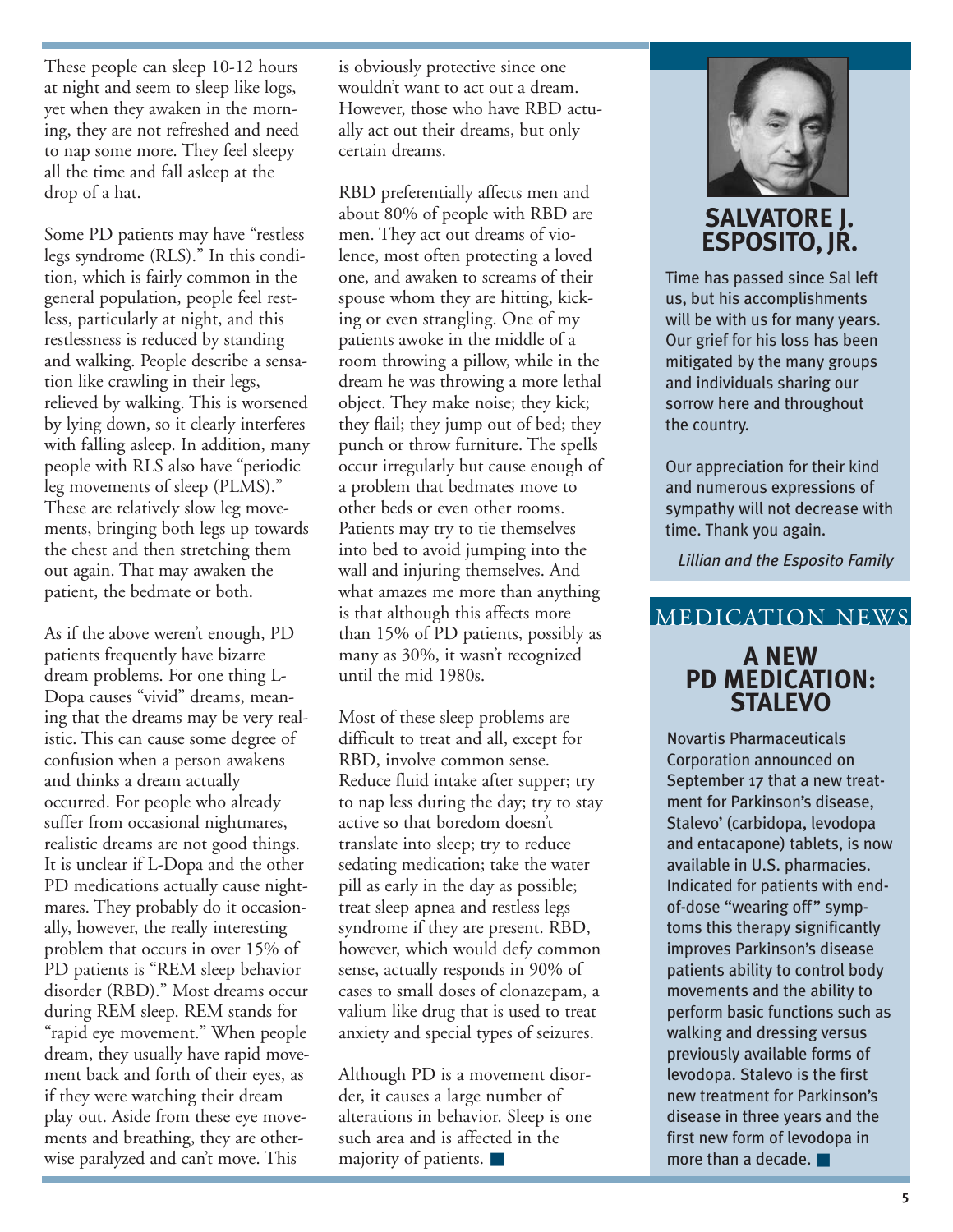## The 2003 APDA Biennial Conference

*Lillian Scenna, LSW, Coordinator, APDA Portland I&R Center*

This year's American Parkinson Disease Association's Biennial Chapter President and Coordinator Conference, held in Portland, Maine, had memorable moments.

The first was when the national office staff and the executive committee were greeted by Maine's Chapter president, Carl Barker, and a fleet of antique cars for a pre-conference guided tour of Portland. It was a complete surprise! All anyone knew was that Carl had arranged transportation for the tour. We should have had a video of the faces of the people as they stepped out of the hotel lobby!

Another experience, which will long be remembered, was the boat trip (in the pouring rain) to an island in Casco Bay for a taste of that well-known Maine delicacy, lobster. More than 170 hardy souls braved driving, salty breezes and slippery gangplanks to enjoy this Down East ritual. (those APDA umbrellas sure came in handy, too)

But the memorable moments were not confined to only fun and game. The goal of the conference was to help Chapter Presidents and I&R Center Coordinators perform their duties more effectively and efficiently. "Sharing our Knowledge" was the theme of the conference, and the five day meeting presented a series of thought-provoking, educational seminars and workshops on a variety of topics.

The objective was met with flying colors. We are very grateful to those people from the national office and the Coordinators and Presidents who contributed their time and expertise. The "show & tell" type of workshop presentations gave us a way to share our creativeness with each other and learn ways to incorporate new ideas and improve the performance of our

Chapters and I&R Centers.

The conference began officially with a welcome dinner on Thursday night. Vincent Gattullo, President of APDA, expressed his appreciation for all the hard work and devotion of the staff and volunteers affiliated with APDA. Joel Gerstel, Executive Director, updated the participants on the happenings at the headquarter office. Maine Chapter President, Carl Barker, gave a short presentation on the benefits to Parkinson's patients of playing the harmonica: increased breathing volume leading to better voice control and just plain fun with music.

The scientific presentations on Friday morning discussed advances in research into the causes and treatment of Parkinson's disease. Dr. Frederick Wooten gave an overview of the research area with his presentation entitled "Update on Research", followed by Dr. Ray Watts' discussion of "Pharmacological Therapies," and Dr. Malcolm Stewart's presentation of "Strategies in Early Detection." A question-and-answer session completed the morning program.

The afternoon breakout sessions included:

- Building & Educating the Board
- How to Obtain, Excite and Expand your Volunteers
- Health Information on the Internet: "Know Where To Go"
- Writing Parkinson's in Plain Language
- Palliative Care
- Parkinson's Disease & the Art of Moving

A motivational and up-lifting endnote presentation titled, "The More We Get Together" was given by Geriatric Consultant Susan Imke, RN, MS, GNP.

At the Saturday night awards dinner, Dr. Lawrence Golbe, New Jersey School of Medicine, Department of Neurology, was awarded the prestigious Frederick Springer Award, which is given annually to outstanding researchers in the Parkinson's disease area. Dr. Golbe shared some innovative ideas with us in his acceptance speech.

The recipients of the Salvatore A. Esposito, Sr. awards, established to commemorate one of the founders of the association, were William Lear, Barbara Berger, and Robert Dolezal, Chapter Presidents, respectively of New Jersey, Georgia and Arizona and Gina Cici and Linda O'Connor Coordinators respectively of the APDA I&R Centers in Memphis and Los Angeles. Congratulations to all of them on being chosen for this honor.

We are fortunate to have the wisdom and guidance of APDA and its staff who shared many stimulating ideas throughout this conference, Unfortunately Dr. Paul Maestrone could not participate because of health reasons, but he sent his best regards to everybody. Each of us working with APDA has something special and unique to offer, and it is in this diversity that we find new ideas for improving our ongoing service to the Parkinson community.

Our working life takes up much of our time. Our jobs are challenging and tiring sometimes, but also very rewarding in many different ways. The workshops offered at this conference have made our jobs easier and more effective.

Thanks to all who helped make this conference such a big success. We look forward to seeing you all again at our next national conference. ■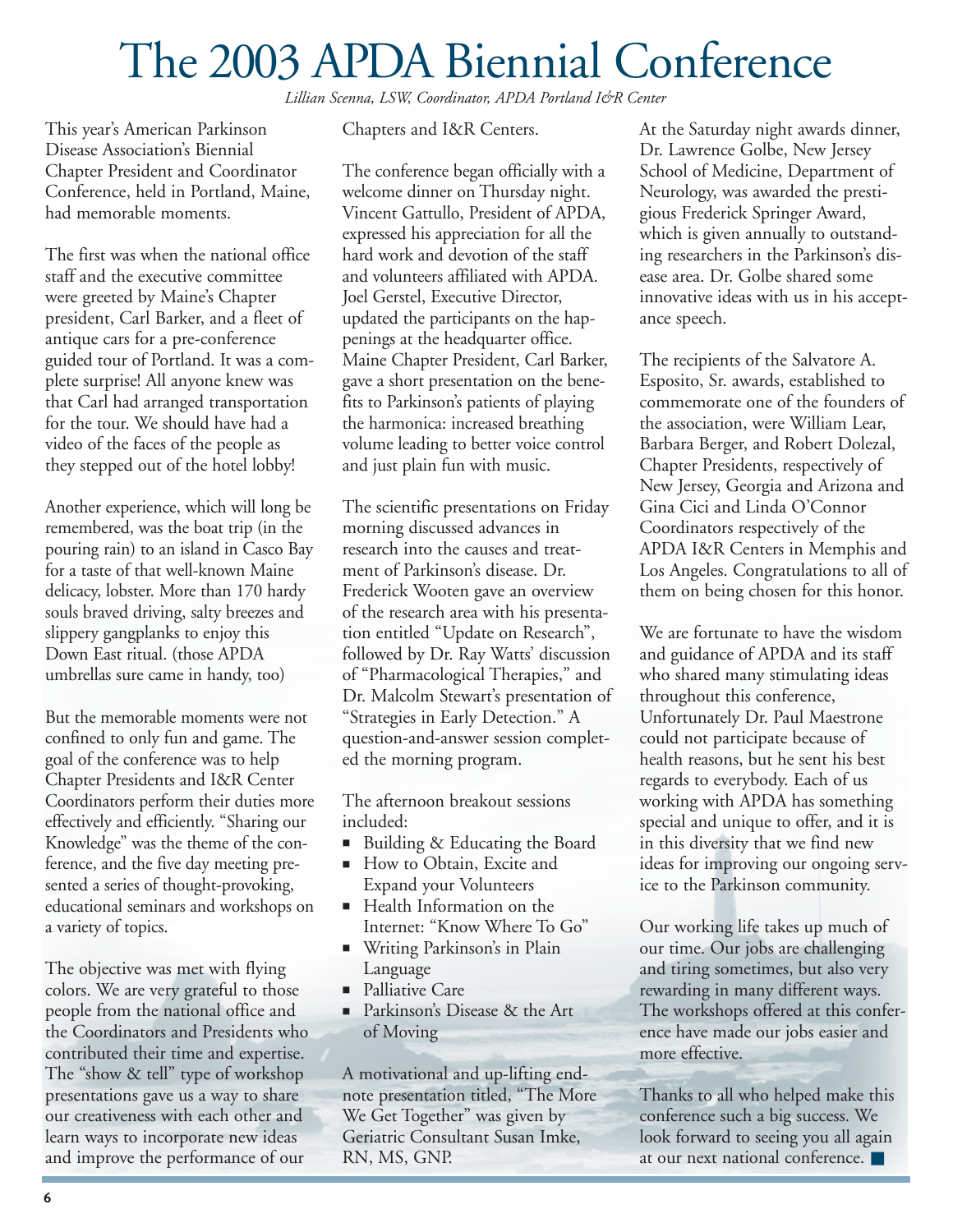### **SPEECH DISORDERS IN PD**

Many individuals with Parkinson's disease (PD) lose their ability to talk with loved ones, to use their voices effectively in daily living, and to interact proactively with society. The loss of this ability to communicate has a significant impact on the quality of their lives.

An effective treatment called "LSVT" has been developed over the last 10 years. It is named for an individual with PD — Mrs. Lee Silverman and was administered to thousands of patients with PD. Individuals who received LSVT improved their speech, vocal loudness, intonation and voice quality and maintained these improvements up to two years after treatment.

Recent research studies, supported by the National Institutes of Health (NIH) have documented, moreover, improvements following LSVT in the common problems of disordered articulation, facial expression and swallowing in individuals with PD.

For optimal treatment results, it is essential for LSVT to be delivered by an individual who is certified in this method. There are over 800 clinicians in the United States who have received the LSVT certification.

The LSVT Foundation has also produced a videotape that individuals may use at home to do voice exercises as part of the LSVT procedure. The viewer is prompted through a series of daily speech exercises that will help the individual maintain and enhance the improvements in the voice after the therapy sessions with a certified LSVT clinician.

Additional information about the LSVT Foundation is available at its web site — www.lsvt.org or by calling 1-888-606-5788. ■

# luestions Answers

**Enrico Fazzini, D.O., Ph.D** *Assoc. Prof. Neurology New York University, New York, N.Y., University of Nevada, Las Vegas, NV, N.Y. Institute of Technology, Old Westbury, N.Y.*

Dr. Fazzini, what is your Web site? Do you receive e-mail? Q:

My web site is **www. theparkinsonsdoctor.com**. Please make sure you type parkinsons not parkinson as this was misprinted in a previous newsletter. You can send me email through a link on this site or directly to **enricofazzini@hotmail.com**. If you send me an email question, indicate whether it can be used in the newsletter. We will maintain the privacy of all health information transmissions and not publish your name. Keep the questions brief and to the point. Notor.com. Please



Stalevo is a new combination

medication which was made available this month by Novartis.This is a combination of Comtan (entacapone) and Sinemet (carbidopa and levodopa). It comes in three strengths: Stalevo 50 (Comtan 200 mg and 1/2 of a Sinemet 25/100), Cation which was n

Stalevo 100(Comtan 200 mg and a full Sinemet 25/100) and Stalevo 150 (Comtan 200 mg and 1 and 1/2 Sinemet 25/100). This medication is useful for at least three reasons: 1) It decreases the number of pills that you are taking if you are on Sinemet and Comtan. 2) It is easier to swallow than Comtan since it is smaller in shape. 3) It is less expensive than taking Comtan and Sinemet separately. I would like to introduce this medication in patients who are on Sinemet without Comtan and having fluctuations in response to their Sinemet. For example — if you are on Sinemet 25/100 and having too much dyskinesia and too much wearing off, we could exchange the Sinemet with the Stalevo 50, which would reduce the Sinemet by half and add Comtan all in one pill. If a patient is on Sinemet CR and now needs Sinemet immediate release added, then the Stalevo 50 is also useful. If you are on Sinemet 25/100 and having wear-off, then the Stalevo 100 could be given instead of the Sinemet 25/100 and this should decrease the off time. Similarly, the Sinemet 25/250 could be replaced with the Stalevo 150 in order to decrease off time. You may take Sinemet CR and even regular Sinemet along with Stalevo if needed. ■